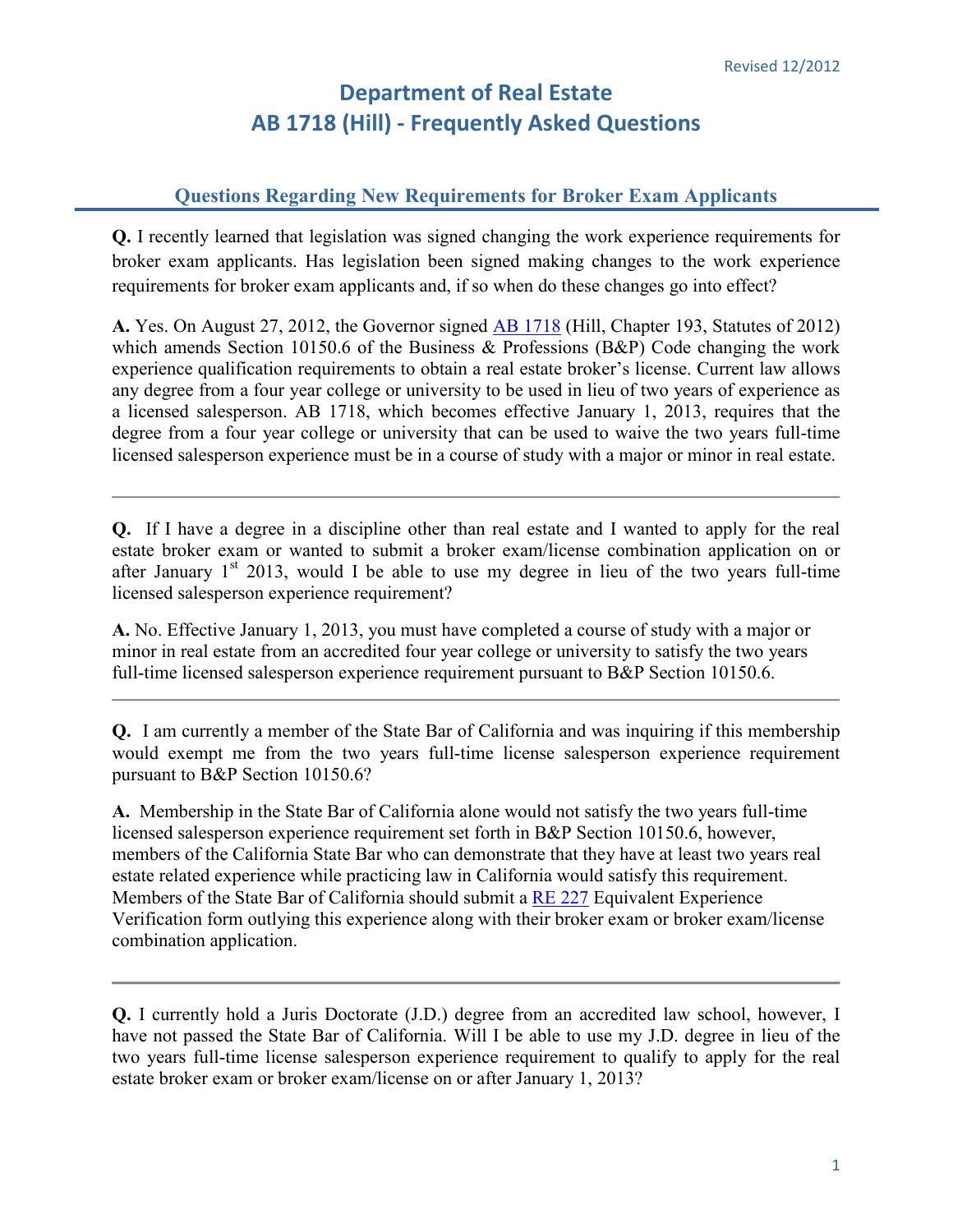## **Department of Real Estate AB 1718 (Hill) - Frequently Asked Questions**

**A.** No. A J.D. or L.L.B degree from an accredited college or university in itself would not satisfy the provisions set forth in B&P Section 10150.6.

**Q.** What proof must a broker exam or broker exam/license combination applicant submit to the department to confirm that they have completed a course of study that either includes a minor or major in real estate?

**A.** A broker applicant must submit official transcripts from an accredited four year college or university which show that the applicant has satisfied the coursework required to qualify for either a major or minor in real estate and confirms that a major or minor in real estate has been awarded.

**Q.** On or after January 1, 2013, would an associates degree in real estate from a two year college satisfy the two years full-time licensed salesperson experience requirement set forth in B&P Section 10150.6?

**A.** No. In order to satisfy the two years full-time licensed salesperson experience requirement as provided in B&P Section 10150.6 the applicant must have earned a degree from a four year college or university which included a major or minor in real estate.

**Q.** Does having a degree with a major or minor in real estate negate the need to successfully complete the eight (8) real estate courses required to apply for the broker exam?

**A.** No. An applicant who applies for the broker exam who uses a major or minor in real estate in lieu of two years full-time license salesperson experience must also submit evidence that they have successfully completed the  $(8)$  real estate courses required pursuant to B&P Section 10153.2.

**Q.** I submitted an application to take the broker exam prior to January 1, 2013, and I am using a degree from a four year college or university in a discipline other than in real estate in lieu of the two years full-time license salesperson experience, however, I have not yet completed the (8) real estate courses required pursuant to B&P Section 10153.2. When do I need to have these course completed in order to be eligible to take the broker exam?

**A.** You must complete the (8) real courses required pursuant to B&P Section 10153.2 on or before December 31, 2012, in order to be considered fully qualified and eligible to take the broker exam. Failure to complete all (8) courses by December 31, 2012, will make you subject to the new requirements pursuant to AB 1718.